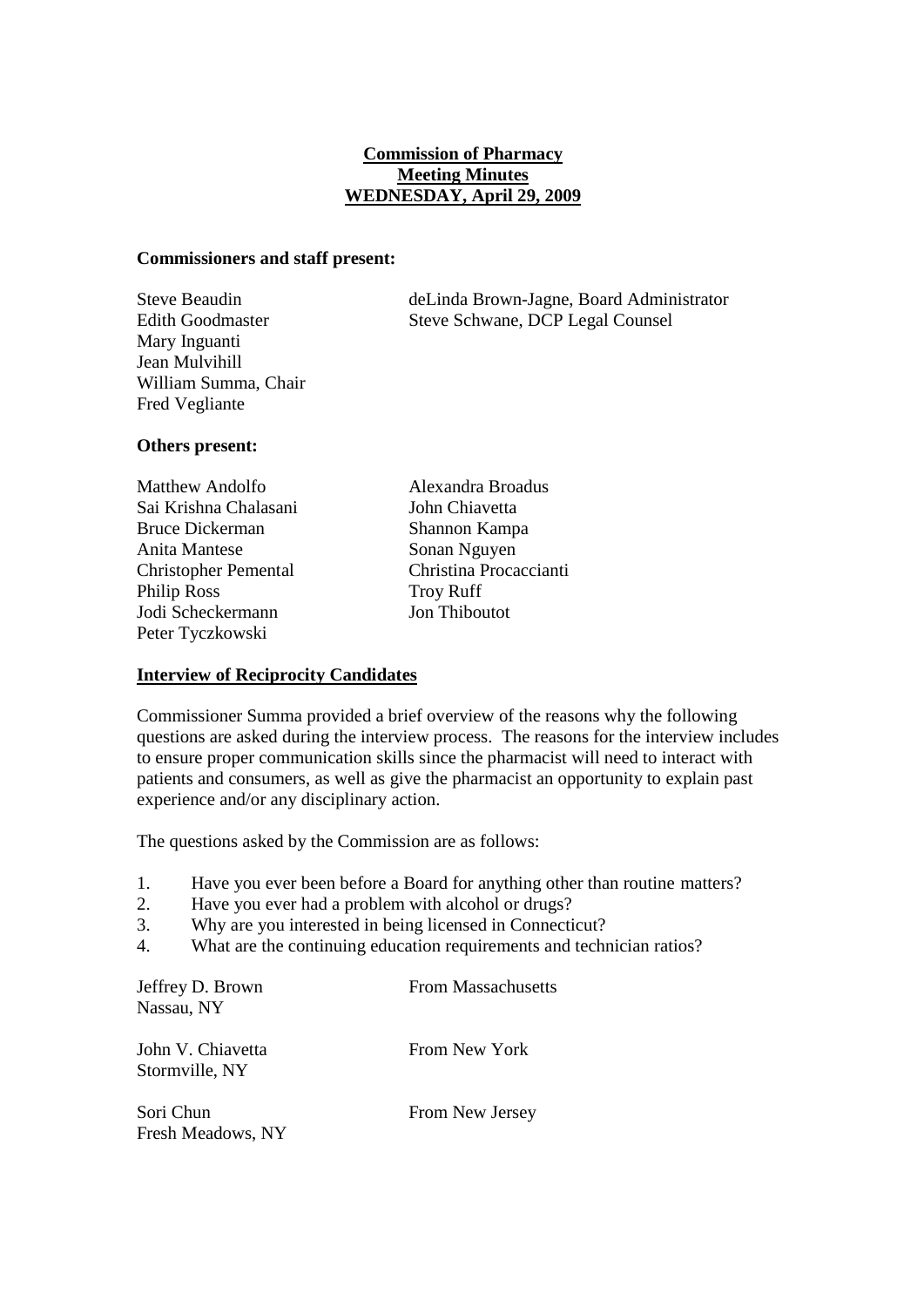| Shannon Kampa<br>Trumbull, CT              | From Minnesota            |
|--------------------------------------------|---------------------------|
| Brian C. Kotansky<br>Springfield, PA       | From Pennsylvania         |
| Anita M. Mantese<br>Ellington, CT 06029    | From Michigan             |
| Jennifer Lee McDonald<br>East Haven, CT    | From South Carolina       |
| Sonan Nguyen<br>Nashua, NH                 | From New Hampshire        |
| Christopher B. Pemental<br>Bristol, RI     | From Rhode Island         |
| Christina Procaccianti<br>Narragansett, RI | <b>From Massachusetts</b> |
| Jodi Scheckermann<br>Danbury, CT           | From Pennsylvania         |

**Commission action**: A motion was by Commissioner Goodmaster, seconded by Commissioner Inguanti and a vote of 6-0 was passed approving the above applicants for licensure by reciprocity.

## **First Time Managers**

Commissioner Summa summarized the responsibilities of those appearing as first-time pharmacy managers and the reason for their appearance before the Commission. (A handout which has answers to questions first-time managers may have is being sent via email to the pharmacists.) Commissioner Summa also emphasized the importance of the pharmacy manager's role as opposed to the front-store manager (in many retail settings).

Commissioner Inguanti also provided a brief overview of reporting errors and the MedWatch program. A link to the web site was sent via e-mail as well.

Matthew Andolfo PCT.11098

Alexandra Broadus PCT.11166

PCT.10577 I itchfield

Jill Barber CVS #135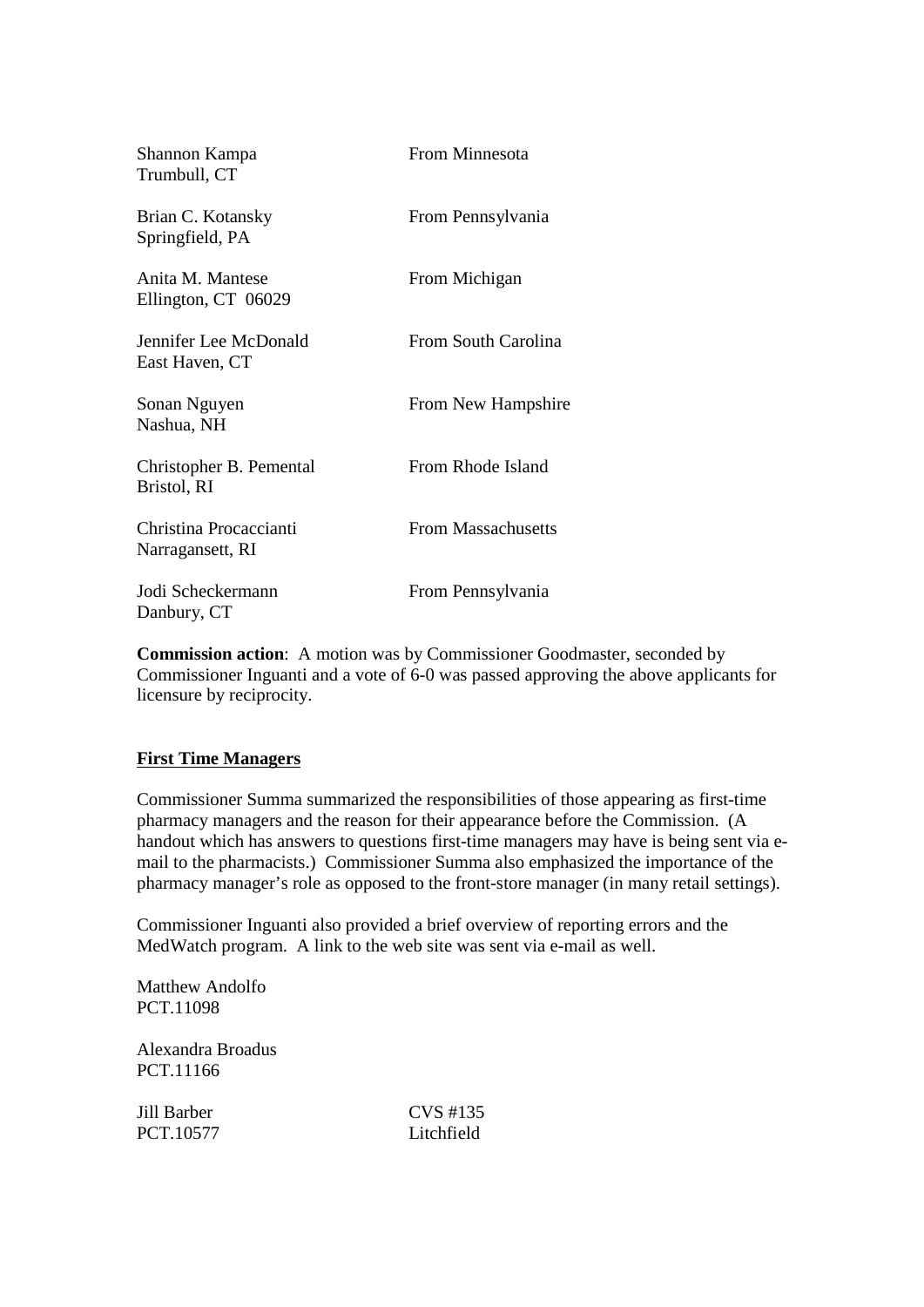PCT.11218 Bridgeport

Sai K. Chalasani Hancock Pharmacy

Stephanie Kregling Walgreens PCT.10981 Milford

### **Application for Pharmacy Internship**

None

### **New Pharmacy Applications**

| Discover Rx<br>25 Robert Jackson Way<br>Plainville, CT 06062    | Bruce Dickerman, Manager    |
|-----------------------------------------------------------------|-----------------------------|
| *Waterbury Pharmacy<br>197 E Main Street<br>Waterbury, CT 06702 | Praveen Dhulipalla, Manager |

\*This pharmacy has been rescheduled o appear May 27, 2009

### **Pharmacy Remodel**

Rite Aid #10367 PCY.1159 1387 New Haven Avenue Milford, CT 06460

**Commission action**: A motion was by Commissioner Goodmaster, seconded by Commissioner Inguanti and a vote of 6-0 was passed approving the above new pharmacy applications (unless noted otherwise) and remodels.

#### **Pharmacy Relocations**

None

#### **Legal Matters**

**DN 09-451** This matter involved a pharmacist, Yumiko Pitman (PCT.8264) who allegedly dispensed legend drug drugs to herself and her family without obtaining authorization from a practitioner. *The approved agreement calls for a two month suspension, retroactive to March 29, 2009, and a three year probation. The Licensee also agrees never to dispense prescriptions prescribed for herself or her family.*

#### **Dismissals:**

| 2008-2409  | 2008-4294 | 2008-3235 |
|------------|-----------|-----------|
| 2008-12402 | 2008-3842 | 2007-5662 |
| 2009-489   | 2009-382  | 2008-2409 |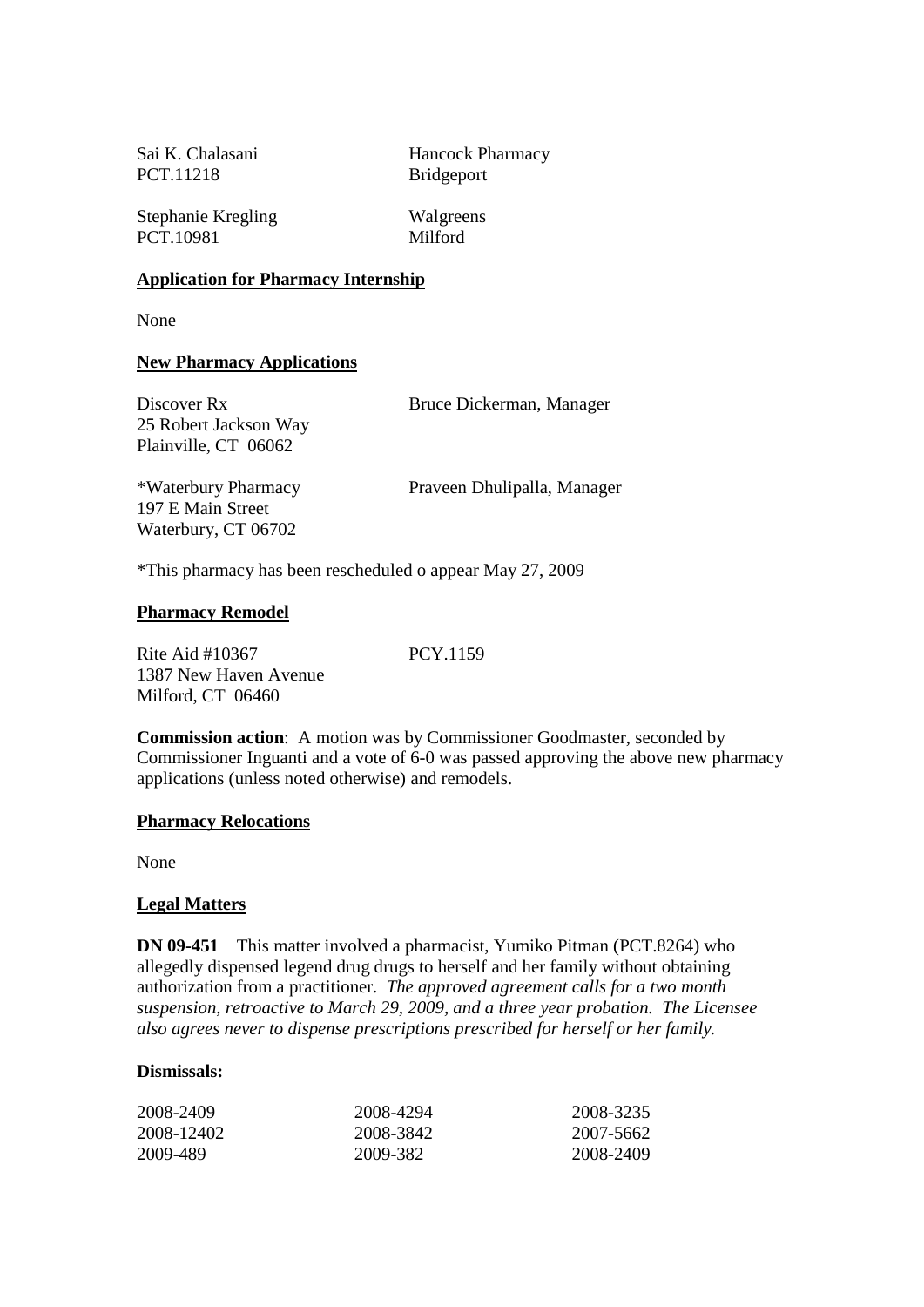2008-3235 2008-3842 2008-8082

The above cases were dismissed due to completion of the required continuing education course.

**Fact Finding:** DN 08-926 In the Matter of James Beaumariage – *Fact finding for this case took place. Assistant Attorney General, Dan Shapiro will finalize summary for Commission approval.*

## **Request for CE Program Approval**

Hartford Hospital, Drug Information Center 80 Seymour Street Hartford, CT 06106 May 28, 2009

**Commission action:** Commissioner Beaudin motioned, seconded by Commissioner Mulvihill and passed a vote of 6-0 approving the above CE program.

# **Request for CE Waivers, etc.**

Pallavi Kansal Lele is requesting 2 Live Law credits for attendance at the CDC's presentation of "Receipt, Store, Stage (RSS) Warehouse Operations. *Approved for 2 Live Law credits.*

Kristine Nasinnyk is requesting 2 Live Law credits for attendance at the CDC's presentation of "Receipt, Store, Stage (RSS) Warehouse Operations. *Approved for 2 Live Law credits.*

**Commission action:** Commissioner Mulvihill motioned, seconded by Commissioner Beaudin and passed a vote of 5-0 accepting the above CE waiver requests (Commissioner Goodmaster was absent during vote).

## **Miscellaneous**

Dr. Phil Ross requests information regarding obtaining licensure as a pharmacist; education and career in pharmaceutical field. *Though highly credentialed, Dr. Ross did not obtain necessary degrees to practice pharmacy. Therefore, the Commission recommends that he contact MCPHS or SJCSOP for additional education or to work as an instructor or professor.*

Telephone interviews for reciprocity candidates. *After brief discussion, it was felt a protocol will be established in order for Commissioner Goodmaster to make calls as necessary.*

NABP Resolutions and NABP Technician Regulations – *Commission Goodmaster will be voting on the Board's behalf during the NABP Annual Meeting taking place next month in Miami, Florida.*